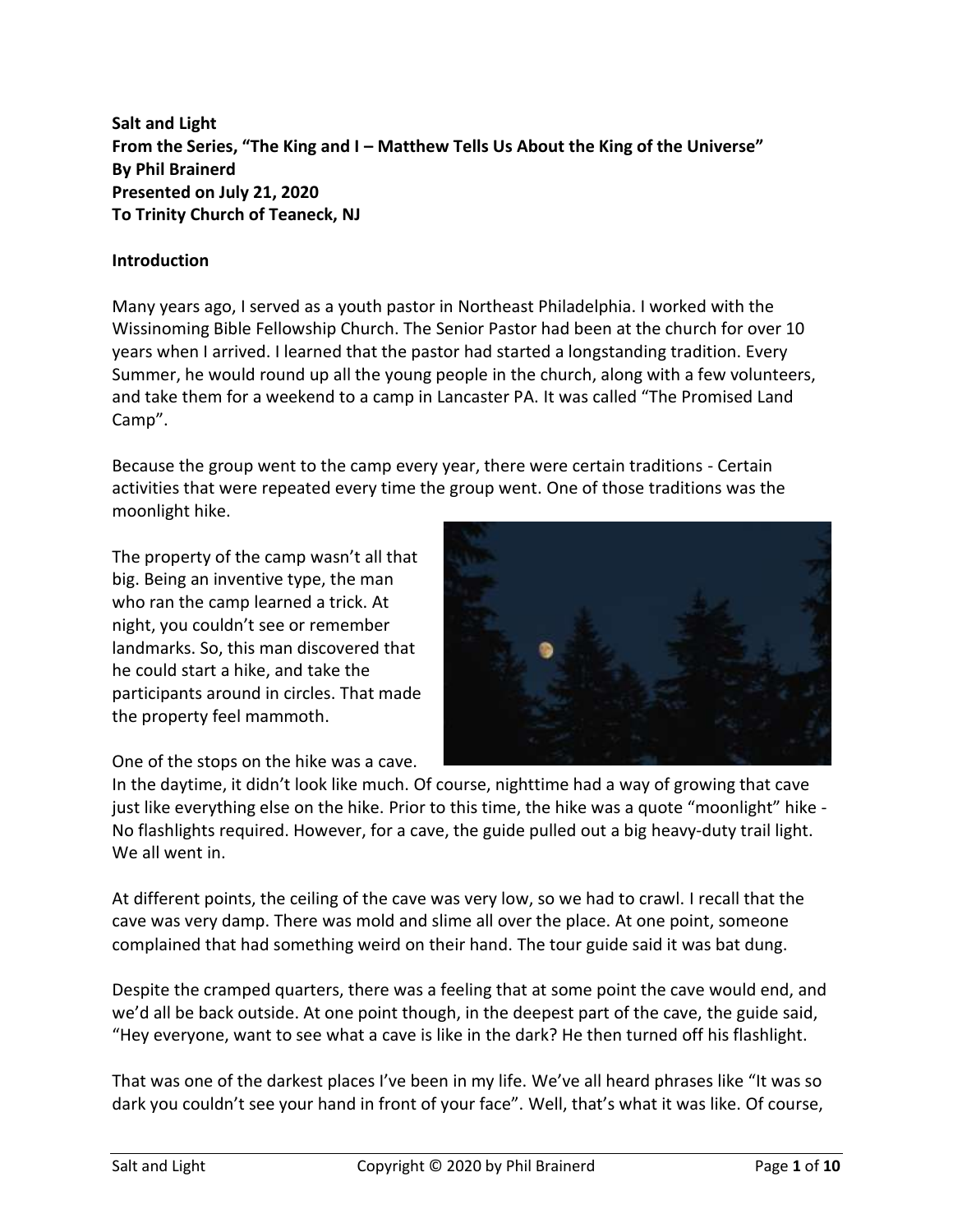since any of us might have had bat dung on our hands, there was no point in put our hands in front of our faces to check.

Total darkness is almost thick. Add damp and slime, and this was a place none of us wanted to be for long. Add to this, the guide was a prankster. When someone suggested he turn his light back on he said, "Oh no - I think I dropped it." This was before every 7-year-old walked around with a cell phone or other source of light. It was a great way to scare little kids. Then, the guide said, "Oh good – I found it". With that, the light came on and we were all able to get out of that cave.

Darkness. In our modern electrical age, darkness is rare. Few people know what it's like to have darkness become thick. Fewer know what it's like to feel stuck in darkness. Centuries ago, that's how the world worked. At night, it got dark. So, people understand concepts like dark and light. If you were outside at night, and you got too far from a home, it was a dangerous world. Without light, you could get lost and never be found. You could fall into a pit. You could meet a wild animal. You could meet a thief who could kill you and easily hide your body. *People knew the danger of darkness in those days.*

Let's read our passage for this session:

13 You are the salt of the earth. But if the salt loses its saltiness, how can it be made salty again? It is no longer good for anything, except to be thrown out and trampled underfoot.

14 You are the light of the world. A town built on a hill cannot be hidden. 15 Neither do people light a lamp and put it under a bowl. Instead they put it on its stand, and it gives light to everyone in the house. 16 In the same way, let your light shine before others, that they may see your good deeds and glorify your Father in heaven. (Matthew 5:13-16)

Jesus is about to tell us about two very important qualities of disciples. Qualities so important, that the world is hurt without them.

# **I. Salt**

"You are the salt of the earth." Today, salt is so common, the average person is in danger of getting too much of it. In the days of Jesus, salt was a much more expensive substance. In order to get it, you had to go to a relatively small number of mines and dig it out by hand.

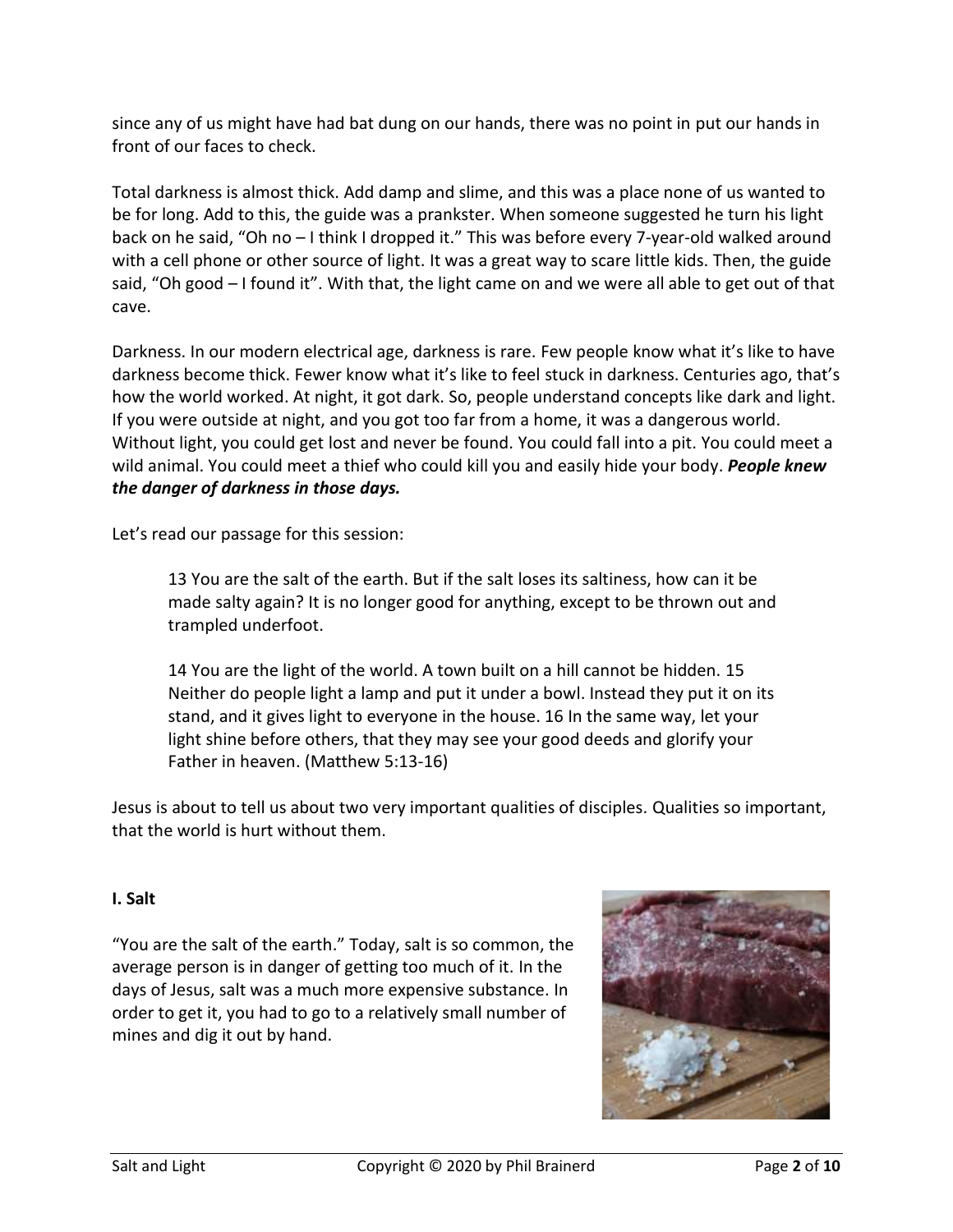Salt was so valuable, that Roman soldiers were paid with salt. That's where we get a wellknown phrase. If a soldier was courageous, loyal, and strong, that soldier was said to be "Worth his salt."

# **A. Common uses of salt**

Salt had several purposes, just like today.

### **1. Flavor**

Today, the main purpose for salt is flavor. I still remember the day my grandmother taught me how to eat eggs when I was around five years old. Eggs are good by themselves, but a little salt and pepper brings them to life. Salt can make all kinds of mundane foods taste special. Many of us have saltshakers right on the table. We don't need to spend too much time on that one. Salt tastes good.

## **2. Preservative**

Salt had a purpose years ago that we don't use as much today. Before the days of refrigeration, salt was one of a handful of ways to preserve food. If meat or fish are left around at room temperature, they can become dangerous in only a few hours. If meat or fish is heavily salted and then dried, they can last almost indefinitely. Two centuries ago, the British navy relied heavily on salted beef and pork to feed its sailors. You could load up a ship and set out on long journeys with no worries of the food going bad.

Going much further back to Jesus' day, salt was how the people of the Mediterranean region preserved fish, so that it could be transported miles inland.

So, salt was commonly used for flavor and preservation. Because of those things, it was used as symbols for the people of faith.

### **B. Symbolic uses of Salt**

# **1. To enhance offerings**

When Moses gave the ancient Hebrew people instructions on offerings, they were sometimes to include salt:

Season all your grain offerings with salt. Do not leave the salt of the covenant of your God out of your grain offerings; add salt to all your offerings. (Leviticus 2:13)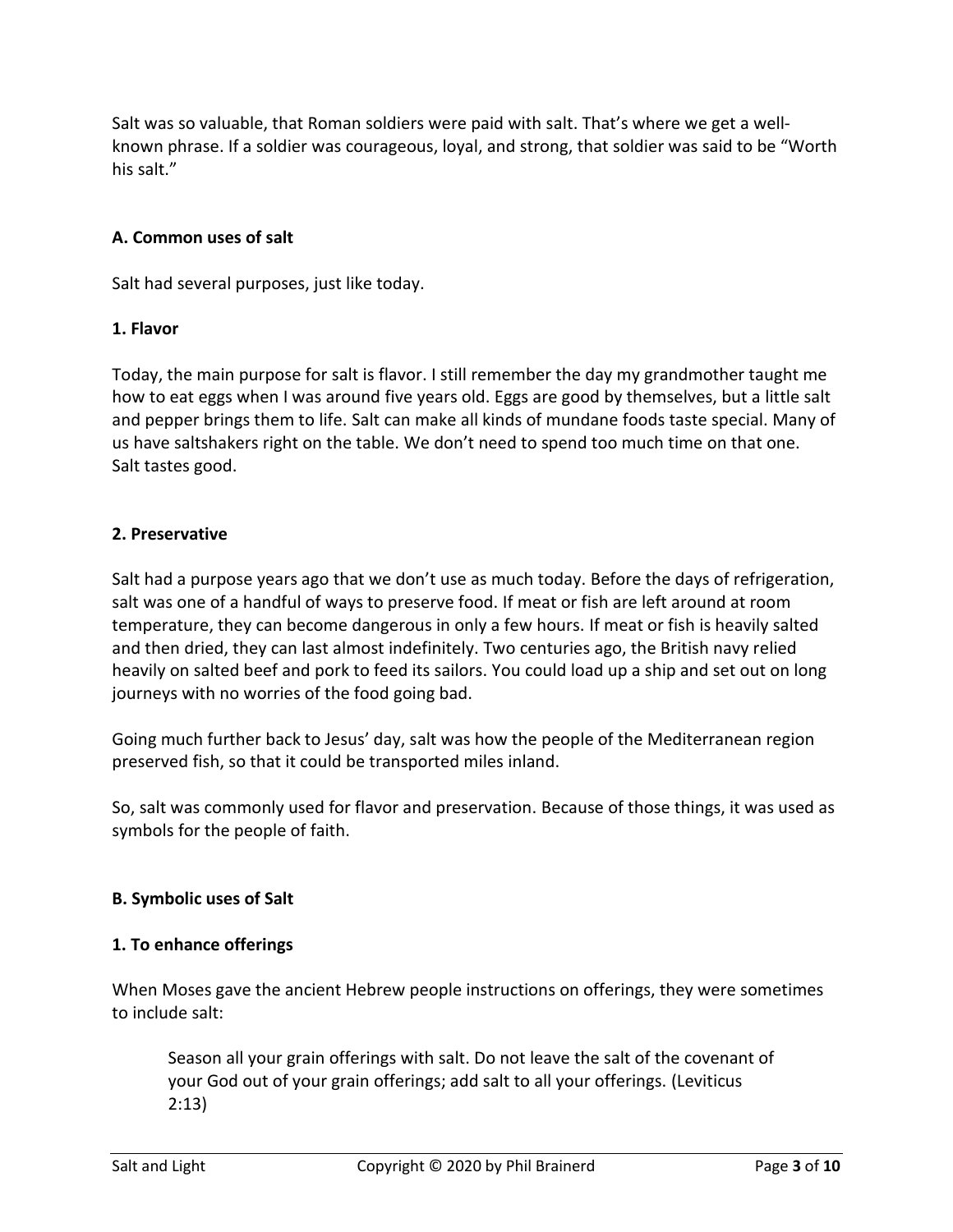Because salt was expensive, it added value to the offering. Because salt adds flavor, it made the offering special, just like adding salt to your eggs makes them better. Because preserves, it became a symbol of things that last a long time. The covenant of God lasts forever.

So, adding salt enhanced offerings to God.

### **2. It represents wisdom.**

In the time of Jesus, Salt began to be associated with wisdom and grace.

Let your speech always be with grace, as though seasoned with salt, so that you will know how you should respond to each person. (Colossians 4:6)

So, how does this relate to a disciple of Jesus?

#### **The Application of the salt Principle**

The world has a problem: It's broken. It broke when Adam and Eve sinned. This results in a lot of problems. Let's talk about two.

### **1) Decay**

The Apostle Paul talks about it:

19 For the creation waits in eager expectation for the children of God to be revealed. 20 For the creation was subjected to frustration, not by its own choice, but by the will of the one who subjected it, in hope 21 that the creation itself will be liberated from its bondage to decay and brought into the freedom and glory of the children of God. (Romans 8:19-21)

Look in particular at that phrase, "bondage to decay". The earth is decaying. It's decaying because of human sin.

#### **2. Meaning**

Life for many on earth lacks meaning. When people struggle to find a purpose for their life. That's because we're separated from God.

But your iniquities have separated you from your God; your sins have hidden his face from you, so that he will not hear. (Isaiah 59:2)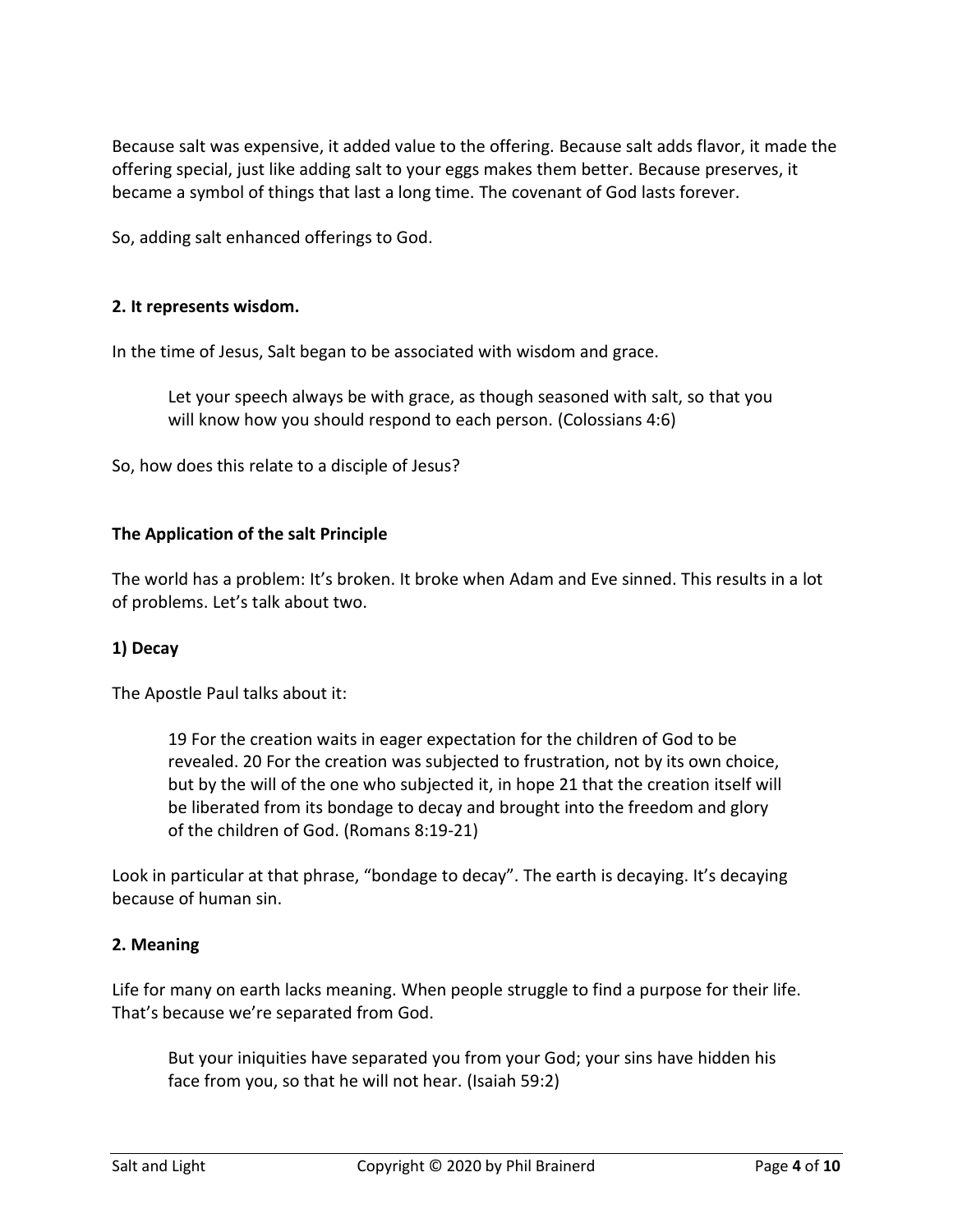#### **An Illustration**

Years ago, I was looking through a consumer magazine. You know – the type that rates different kinds of products for quality and safety. I ran into an article on peanut butter. The magazine found some peanut butter experts and asked them to review a number of different brands.



Apparently, there are some keys to making good peanut butter. You have to start with good peanuts. When you find your peanuts, you have to process them well. That means you can't leave them sitting around too long. If you leave them too long, they lose their flavor. They might even start to taste a bit rancid.

I recall the comments on one brand in particular. The reviewer said, "This brand has too much salt". He went on to say, "That's likely because the

manufacturer didn't handle the peanuts well, so they need extra salt to cover the bad flavor."

It seems the peanut butter maker got some peanuts and left them around too long. The peanuts hadn't quite gotten to the point where they were unhealthy and needed to be thrown out. They just didn't taste quite right. So, the manufacturer added salt.

Although that's a bad practice when you're making peanut butter, this pretty much describes what's going on with planet earth. The earth is broken. It's decaying. So, it needs a preservative to slow the decay.

The world needs flavor. We are separated from God. So, our lives have no meaning.

God addresses these problems by providing us. He sends followers of Jesus. We are the salt of the earth.

#### **C. Failures of salt**

Now, notice something: "You are *the* salt of the earth."

The original language is very specific here. It's not, "you are *a* salt or *a type* of salt". Disciples of Jesus are *the* salt. There is no other. That means disciples have responsibility.

Let's read on: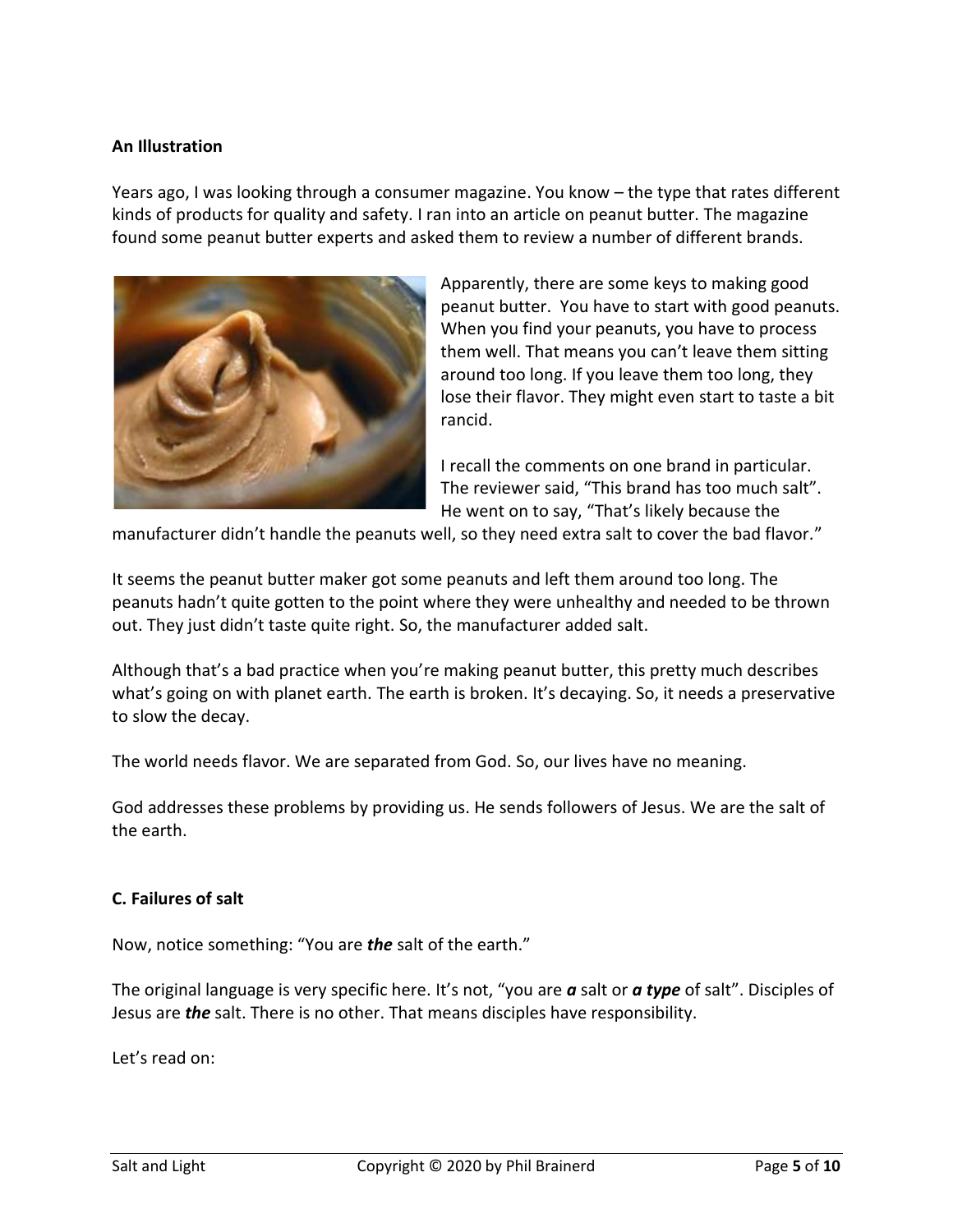But if the salt loses its saltiness, how can it be made salty again? It is no longer good for anything, except to be thrown out and trampled underfoot. (Matthew 5:13(b))

How does salt lose its saltiness?

### **Dilution**

Sometimes, salt becomes diluted. If you mine salt from the dead sea region, which is where many people in Jesus day got their salt, you sometimes ran into salt that had other things mixed in - Things like calcium and magnesium. The salt miners might start digging into a place where the salt was pure, but if they dug too long, they ran into impure salt. If the miners didn't properly check, this salt could be bagged up and placed alongside the good salt.

If you were the hapless recipient of diluted salt, you had a problem. Hopefully, you didn't discover the problem after you put the salt on your food. You have this substance that you paid a lot of money for, but it's useless.

Worse, you can't just dump it out in the back yard. Many people had gardens where they grew their food. Dumping chemicals could endanger the food and prevent other food from growing. The only place you could dump it was on the road. There, it was walked on by anyone using the road. Impure salt eventually dissolved and disappeared forever.

People who want to be disciples have to ask: Have we let things creep in that dilute our walk with God? Have we become diluted? Disciples of Jesus are called to be the salt of the earth. We preserve – we slow the decay of the earth. We add flavor – we help people to be reconnected to God so that they can discover their meaning and purpose. *And we're it. Without us, there is nothing else.*

Let's read about the other quality of disciples.

### **II. Light**

14 "You are the light of the world. A town built on a hill cannot be hidden. 15 Neither do people light a lamp and put it under a bowl. Instead they put it on its stand, and it gives light to everyone in the house. (Matthew 5:14)

We talked about light in the introduction. There are times in life when we feel fine. We feel like we have the things we need to make it through life. Then there

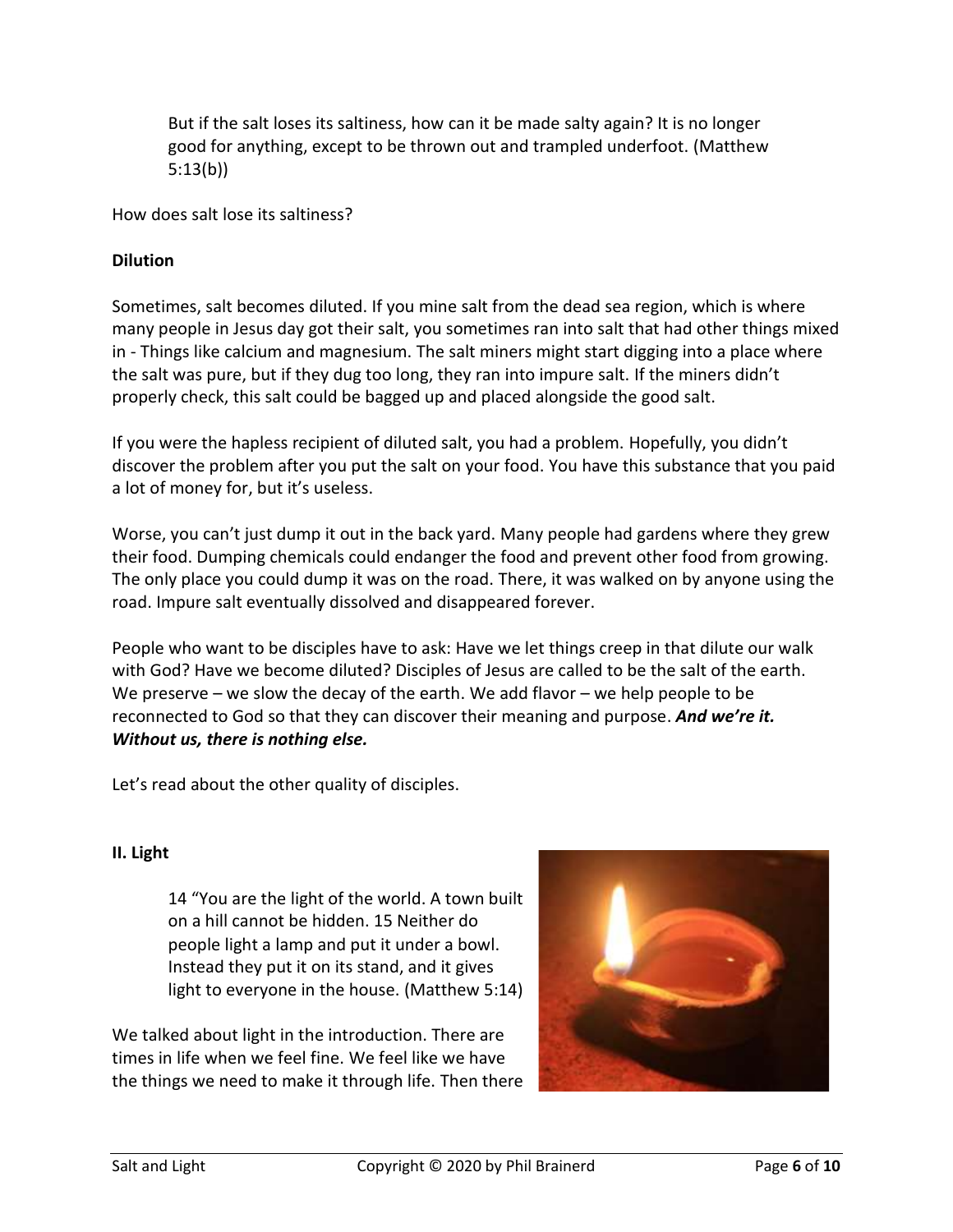are those times when we feel lost. We stumble around. Maybe we feel like we're totally in the dark, like the cave I described earlier.

Those times are important. They're important because they're a picture of our eternal state. In terms of eternal reality, we spend our whole lives lost. I know this because I teach religion. Everyone knows in their heart that eternity awaits us. We all know that there is something more than this earth.

Humans have come up with all kinds of ways to deal with eternity. They all have something in common: *The followers of those religions are never sure if they've made it.*

There was a man years ago named D. James Kennedy. One day he was talking with someone about faith, and he felt led to ask a question: If you were to die tonight, are you 100 percent certain that you would go to heaven? He found that no one who followed religions other than Christianity could answer that question with certainty. Even a lot of Christians weren't certain. So, Dr. Kennedy would read them the following statement from the Bible: "I write these things to you who believe in the name of the Son of God so that you may know that you have eternal life. (I John 5:13)"

The apostle John, who was one of Jesus' closest followers, was under the impression that you could know with 100 percent certainty that you had eternal life.

And he wasn't the only one.

The apostle Paul wrote about this. He was going through a time of suffering. So, he wrote this to his good friend Timothy:

11 And of this gospel I was appointed a herald and an apostle and a teacher. 12 That is why I am suffering as I am. Yet this is no cause for shame, because I know whom I have believed, and am convinced that he is able to guard what I have entrusted to him until that day. (II Timothy 1:11-12)

Think about that statement: "I know whom I have believed, and am *convinced* that he is able to guard what I have entrusted to him until that day."

John was certain. Paul was convinced.

Let me ask: If you were to die today, are you 100 percent certain that you would go to heaven? If you're not, please contact us. Our website is: TrinityTeaneck.org. You can find out more there. Let us tell you how you can know with 100 percent certainty that you're going to the right place someday.

In order to do that, you need light. As you read through the Scripture, you see all kinds of references to light.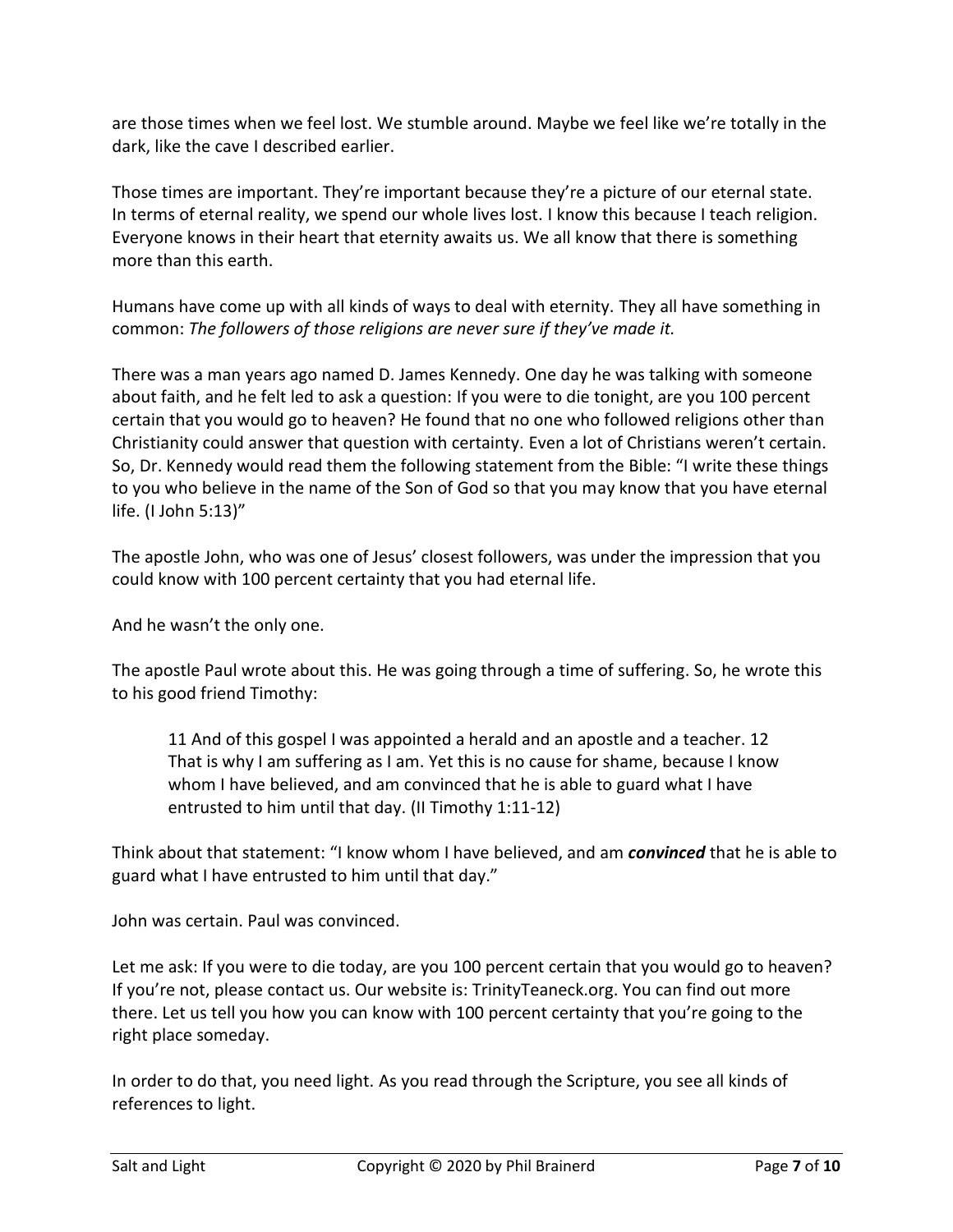Your word is a lamp for my feet, a light on my path. (Psalm 119:105)

When there is no light on the path, people trip and fall. God says his word, which we know as the Bible, provides the light. It gives us wisdom for this life.

The Lord is my light and my salvation—whom shall I fear? (Psalm 27:1)

When there is darkness, people are afraid. Do you ever feel afraid? Do you know it's possible to go through life without fear? Here, it says "The Lord" is my light. With the Lord in your life, you can live without fear.

Later, Jesus said this: "I am the light of the world. Whoever follows me will never walk in darkness, but will have the light of life." (John 8:12)

In the Old Testament it said "The Lord" is light. Jesus says he is the light. That's why we believe that Jesus was God visiting the face of the earth. He said that anyone who follows him will never walk in darkness.

Jesus tells his followers that they are to be like him. They know the light. They have received the light. They benefit from the light. So, they are to share the light with others. The disciples of Jesus are the light of the world.

Jesus says more:

14 "You are the light of the world. A town built on a hill cannot be hidden. 15 Neither do people light a lamp and put it under a bowl. Instead they put it on its stand, and it gives light to everyone in the house. (Matthew 5:14-15)

Why does Jesus talk about towns (Some translations say, "city")? Well, imagine that you lived in a day when there were no streetlamps. You're walking down a road and all of a sudden it gets dark. You can't see much. Then, you look up. On a hill is a town. If one light helps, the town on the hill has lots of lights. You can see clearly. Jesus tells us that we are to be more than one candle. We are to join together with other believers and become a festival of lights. And we are to be obvious.

Jesus says no one puts a lamp under a bowl. In those days, a standard lamp was a small, shallow bowl with oil and a wick. If you put it under a bigger bowl, no one would see it. However, it would still burn oil. Oil was another substance that wasn't cheap in those days. Why waste oil by lighting a lamp and hiding it? You put the lamp on a stand so that you can provide maximum light.

Why did Jesus have to say this? Could it be that there are people who receive the light of Jesus and then hide it? Sadly, this is so.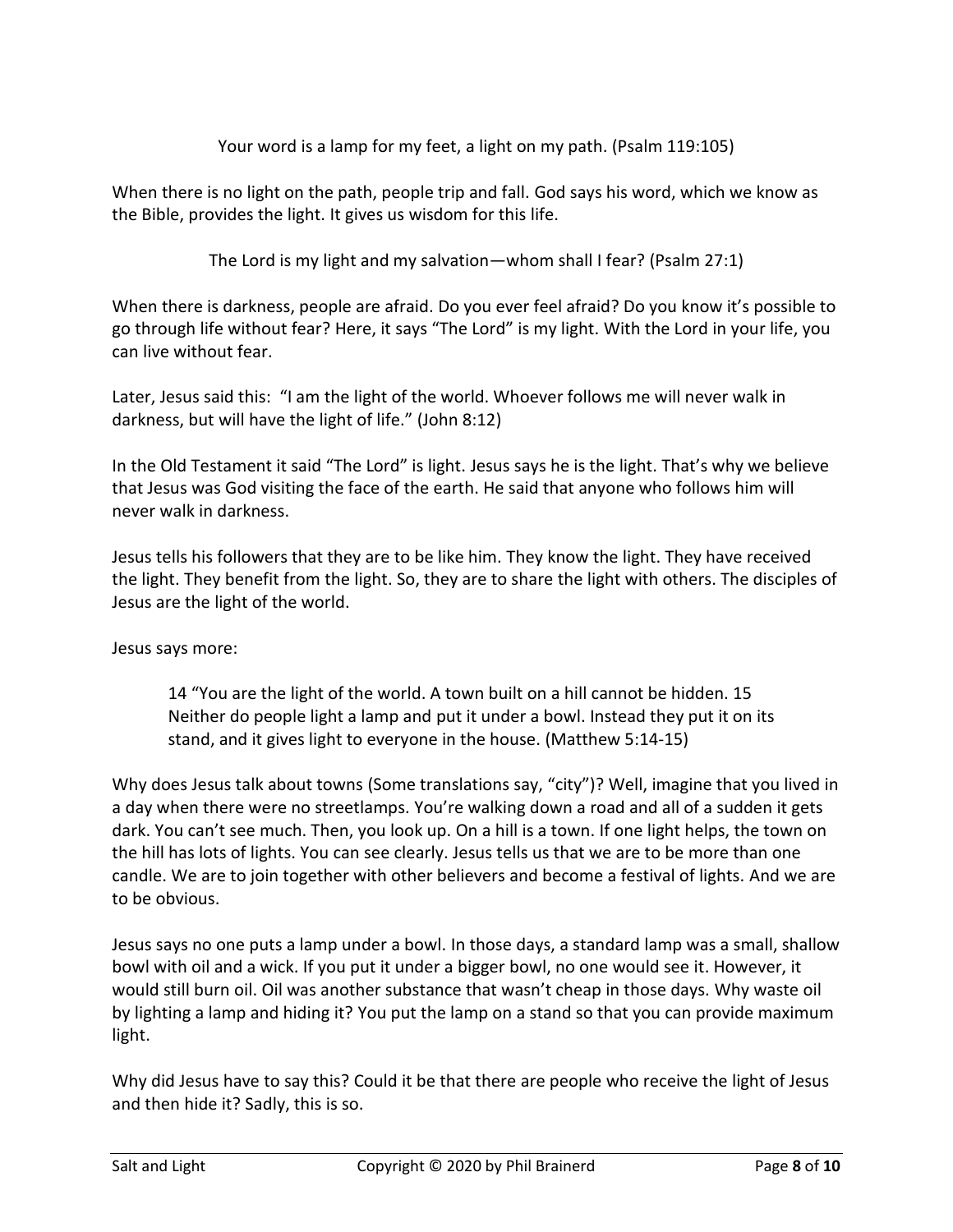God gives us light through Jesus Christ. He then tells us that disciples of Jesus share that light. We must proclaim it.

Why?

16 In the same way, let your light shine before others, that they may see your good deeds and glorify your Father in heaven. (Matthew 5:16)

We become salt and light so that we can glorify our Father in heaven. What does this look like?

### **An Example**

I have a friend who had two experiences lately. He works in a store. One of the customers came to him for help. As you know, during the virus crisis, everyone is supposed to wear masks when the come into a store, and you're supposed to stay 6 feet away. This person wasn't wearing his mask correctly, and he stood too close. My friend politely asked him to fix his mask and step away. The result: The customer became angry.

Now, my friend could have become angry, too. He was in the right – he would have been justified by reacting with anger. This could have escalated into a fight. If this happened, the customer might have stormed out of the store and yelled at others. He might have gone home and kicked his dog, or worse.

But, instead, my friend chose to take a breath, and give a kind response to the angry customer. My friend said the customer's whole attitude changed - He calmed down.

My friend chose to be salt. He chose to be a preservative to an angry, broken world. Instead of adding anger to an angry world, there was peace. The world is better because of it.

Later, my friend went home. Some children in the house had stumbled onto a TV broadcast that reported rioting. The children were understandably afraid.

My friend pulled out God's Word, the Bible. He lovingly explained that God is in control, no matter how bad things look in the world. The children calmed down.

In this instance, my friend chose to be light. He was surrounded by children who felt lost, they were in the dark. But he led them into the knowledge of a sovereign, loving God. The lives of those children are better.

That's a disciple - A man who chooses to be salt and light.